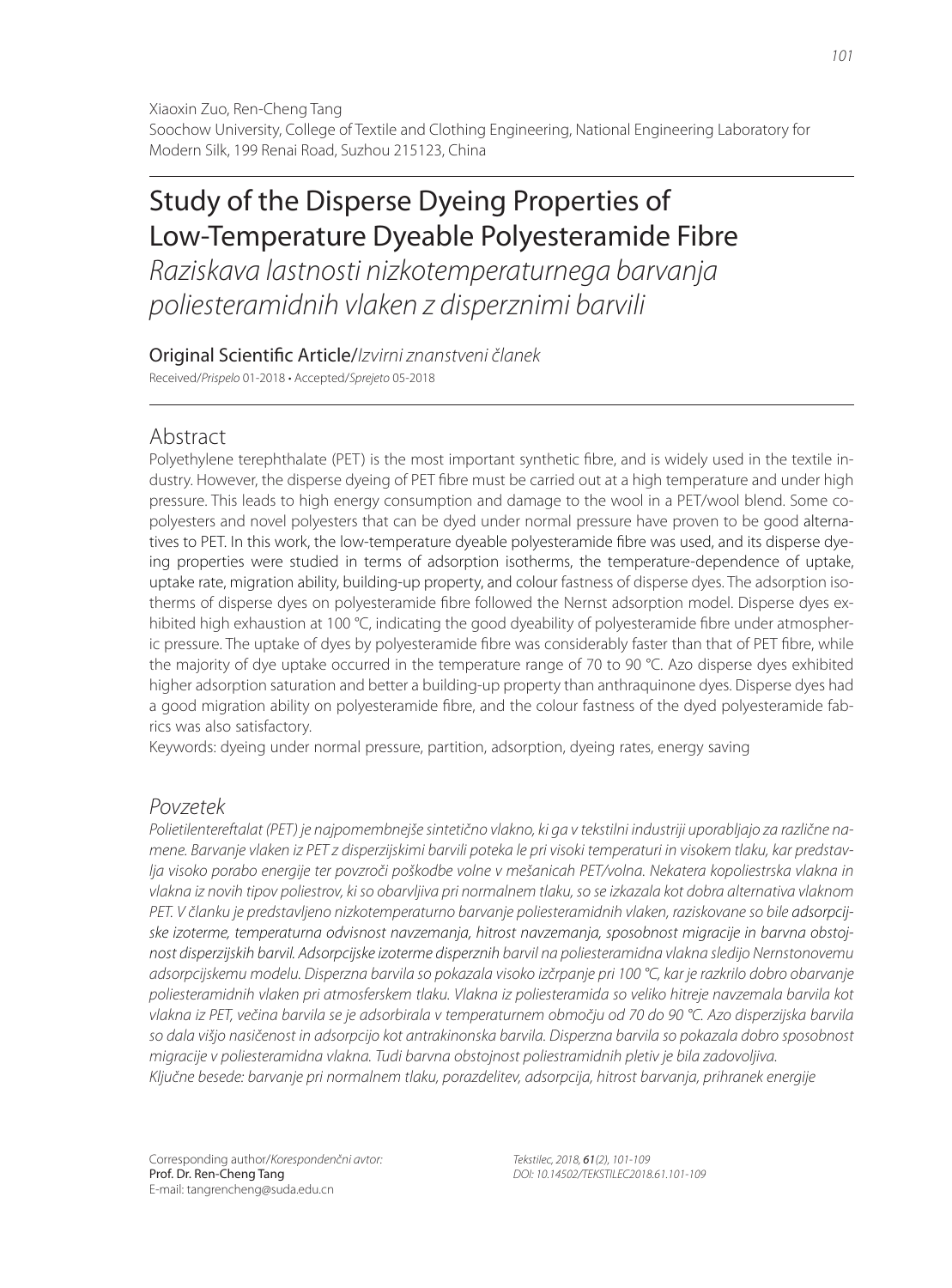## 1 Introduction

Textile processing uses an enormous amount of electricity, fuel, water and chemicals, and produces a significant amount of contaminated effluent  $[1-4]$ . Reducing energy and water consumption, as well as hazardous industrial effluents, represents the biggest sustainability challenge for the textile industry. In order to reduce energy consumption, low-temperature scouring and dyeing, and emerging techniques have become part of the industry's strategy, and attracted a great deal of attention [1, 2, 5].

Polyethylene terephthalate (PET) is the most important synthetic fibre, and is predominant on the manmade fibre market [5]. PET fibre has been widely used in clothing, home textiles and other industries due to its numerous outstanding properties, such as high strength, good thermal and chemical stability, and excellent wrinkle resistance, as well as its relatively low price [6]. However, it also has some shortcomings, such as low moisture regain, poor antistatic properties and poor dyeability due to its high structural regularity and crystallinity, lack of reactive dyeing sites and polar groups, and high hydrophobicity [6]. The biggest disadvantage of the wet processing of PET fibre is that it must be dyed under a high pressure at 125-130 °C in a weakly acidic condition, or at about 110 °C in the presence of carriers. High- temperature dyeing not only consumes a great deal of energy, but also requires expensive dyeing equipment and causes potential risks. When used, most carriers are associated with toxicological issues [7]. In addition, the high-temperature dyeing of a PET/wool blend leads to the damage of the wool.

The low-temperature dyeing of PET is a very difficult task if conventional dyes and chemicals are used. One successful approach to address this issue is to modify PET fibre for enhanced dyeability. The introduction of third and fourth monomers during the stage of polyester synthesis is a basic strategy. The copolymerisation of PET with dimethyl 5-sulfoisophthalate sodium salt as the third monomer confers cationic dyeability to PET fibre [8]. The addition of the fourth monomer, such as polyethylene glycol, 1,3-propanediol, 2-methyl-1,3-propanediol, or 2,2 dimethyl-1,3-propanediol, further improves the dyeability of PET fibre at the boiling point under normal pressure [8]. Today, cationic dyeable polyester (CDP) is deemed an industrial success. On the other hand, the application of new polyester polymers,

such as polytrimethylene terephthalate (PTT), polybutylene terephthalate (PBT) and polylactic acid (PLA), is also an effective method for obtaining lowtemperature dyeable polyester fibres [1, 5, 9].

In recent years, a new type of polyesteramide copolymer has been developed as an alternative to PET [10, 11]. Polyesteramide copolymer can be synthesised through the polycondensation reaction of ethylene glycol terephthalate and aliphatic amide [10, 11], and has both ester and amide blocks on its backbone. Polyesteramide fibre can be manufactured by using the melting spinning of polyesteramide chips. Previous researchers have found that while polyesteramide fibre has a lower tensile strength and whiteness than PET fibre  $[10-12]$ , it possesses better dyeability, softness and anti-pilling properties [13, 14]. Very importantly, the incorporation of amide groups into an ester main chain results in a decrease in structural regularity and an increase in the amorphous region of the fibre. The glass transition and melting temperatures of polyesteramide fibre are 68–72 °C and 235 °C, respectively, which are lower than those of PET fibre [13]. These factors make polyesteramide fibre dyeable using disperse dyes at the boiling point under normal pressure.

The development of polyesteramide fibre provides the possibility of manufacturing pure polyester textiles as well as natural fibre (e.g. wool, silk and cotton) blends using a low-temperature dyeing technique, with the added advantage of energy savings. Although preliminary studies demonstrated the disperse dyeability of polyesteramide fibre [13, 14], more detailed dyeing properties need to be studied with the aim of better understanding the mechanism of disperse dyeing, and providing assistance in the selection of dyes and the determination of dyeing conditions. In this work, the adsorption isotherms of disperse dyes on polyesteramide fibre were studied in order to understand the mechanisms of dyeing, and the temperature-dependence of uptake, uptake rate, migration ability, build-up property and colour fastness of disperse dyes on polyesteramide fibre were assessed.

# 2 Materials and methods

#### 2.1 Materials

Polyesteramide knitted fabric  $(178 \text{ g/m}^2)$  was supplied by Sinopec Yizheng Chemical Fibre Co. Ltd.,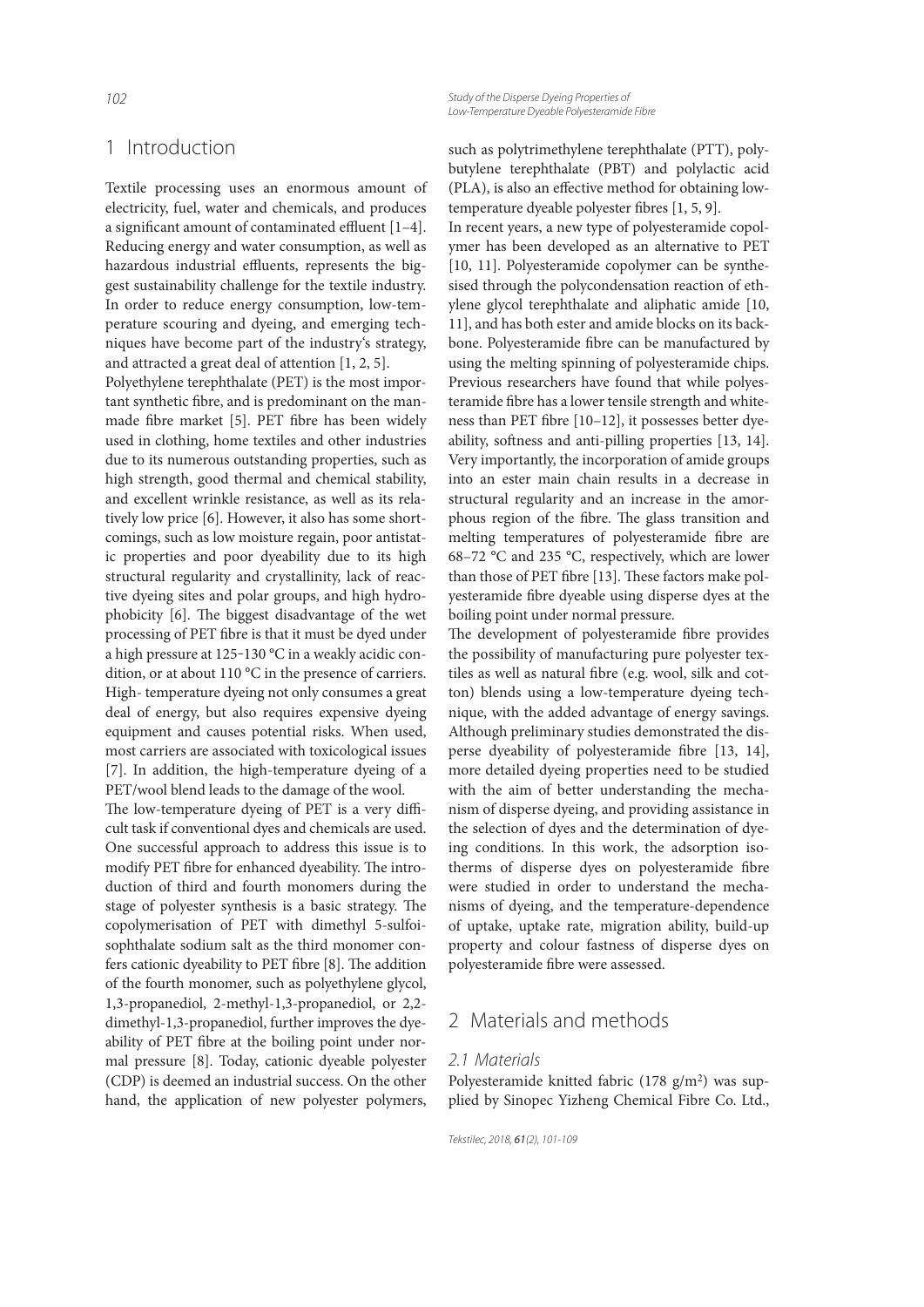| Trade name                   | C.I. disperse | Energy level | Structure class |
|------------------------------|---------------|--------------|-----------------|
| Disperse Yellow Brown S-2RFL | Orange 30     | High         | Azobenzene      |
| Disperse Scarlet S-BWFL      | Red 74        | High         | Azobenzene      |
| Longsperse Blue SE-2R        | Blue 183      | Medium       | Azobenzene      |
| Disperse Navy H-GL           | Blue 79       | High         | Azobenzene      |
| Disperse Brown 3R            | Brown 1       | High         | Azobenzene      |
| Disperse Red 3B              | Red 60        | Low          | Anthraquinone   |
| Terasil Pink 4BN             | Red 11        | Low          | Anthraquinone   |
| Disperse Violet HRFL         | Violet 31     | High         | Anthraquinone   |
| Disperse Blue 2BLN           | Blue 56       | Low          | Anthraquinone   |

Table 1: Characteristics of disperse dyes

China. Fine denier PET knitted fabric (182 g/m2) was obtained from Suzhou TA&A Ultra Clean Technology Co. Ltd., China. In order to remove the finish oils added to the fibres during the spinning process, the fabrics were treated in a scouring bath containing 4 g/L sodium carbonate and 2g/L Leveler O at 50  $^{\circ}$ C for 60 minutes. After scouring, the fabrics were thoroughly rinsed in distilled water and allowed to dry in the open air.

Disperse dyes were selected based on their chemical structures, energy levels, colours and applicability. The characteristics of the dyes are summarised in Table 1. Longsperse and Terasil dyes were provided by Zhejiang Longsheng Group Co. Ltd., China, and Huntsman International LLC (Shanghai Division), respectively, while other dyes were obtained from Zhejiang Runtu Co. Ltd., China. Sodium carbonate, citric acid, disodium hydrogen phosphate, sodium hydrosulfite and acetone were of analytical grade. Dispersant NNO was an industrial product from Anyang Double Circle Auxiliary Co. Ltd., China. Leveler O (polyoxyethylene alkyl ether) was provided by Jiangsu Hai'an Petrochemical Plant, China.

#### 2.2 Dyeing methods

All dyeing processes were carried out in a laboratory using an infrared dyeing machine (FAD-7-18P; Yabo Textile Machinery Co. Ltd., Wuxi, China). The weight of the fabrics used for dyeing was 1 g, and the liquor ratio was 50:1. The dye solutions consisted of dyes, buffer and Dispersant NNO (1 g/L). The pH of the dyeing bath was adjusted to 5 by adding a McIlvaine buffer (citric acid and disodium hydrogen phosphate). At the end of dyeing process, polyesteramide fabrics were rinsed with distilled water and then dried in the open air.

**Adsorption isotherm**. Polyesteramide fabrics were dyed in solutions containing 0.5-12% owf (on the weight of fabric) dyes. The temperature was raised at the rate of 1.5 °C/minute from 30 to 80 °C prior to the addition of fabric samples, and then raised to 100  $\rm{^{\circ}C}$  at the rate of 3  $\rm{^{\circ}C/minute}$ . The dyeing process was continued at 100 °C for 150 minutes until the dye adsorption reached the equilibrium state.

**Dyeing temperature**. In order to study the temperature effect of dye uptake, the dyeing process was carried out according to the procedure illustrated in Figure 1. The dyeing solutions contained 2% owf dyes, 1 g/L Dispersant NNO and a buffer. The time for the dipping of each fabric in the dye solution was 120 minutes.



Figure 1: Dyeing profile for polyesteramide fabric at various temperatures

**Dyeing rate**. The dyeing rates of polyesteramide fibre were characterised by the uptake rates of Disperse Orange 30 for polyesteramide fibre in the conditions of 2% owf dyes, 1 g/L Dispersant NNO and pH 5. Two heating rates (2 °C/minute and 1 °C/minute) and two final holding temperatures (120  $^{\circ}$ C and 100  $^{\circ}$ C) were used. For the purpose of comparison, the uptake rate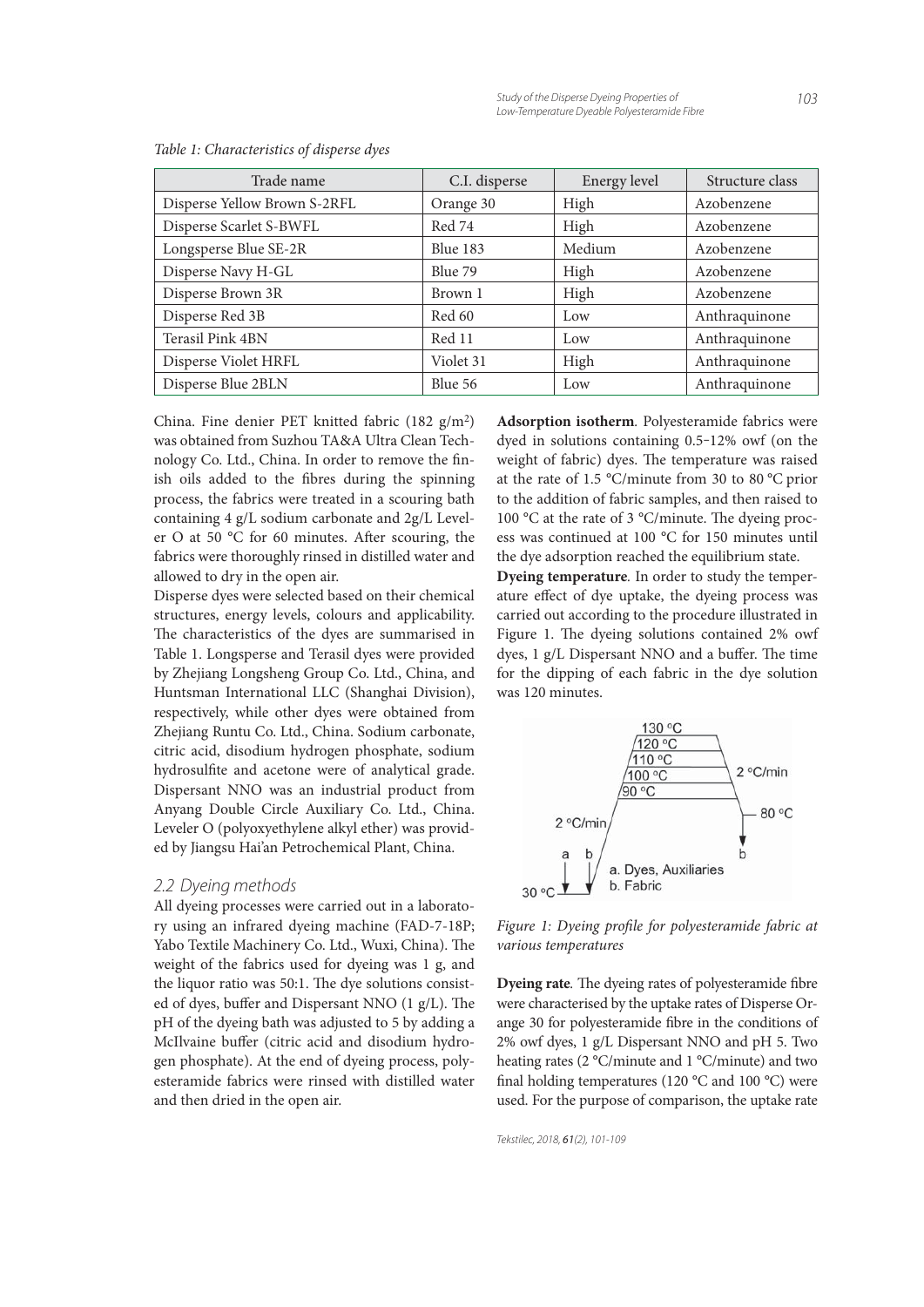of Disperse Orange 30 for PET fibre was also determined.

Building-up properties. The building-up properties of various dyes on polyesteramide fabrics were measured in a dye concentration range from 0.5% to 8% owf. The dyeing process was carried out at 100  $\degree$ C for 80 minutes according to the profile illustrated in Figure 1.

#### 2.3 Measurements

**Exhaustion and adsorption of disperse dyes**. The absorbance of dye solutions was measured using a Shimadzu UV-1800 UV–Vis spectrophotometer (Shimadzu Co. Ltd., Japan). The exhaustion of disperse dyes was assessed using the colourimetric method. Due to the poor water solubility of disperse dyes, a mixture of aqueous dye solution and acetone at a ratio of 30:70 (v/v) was prepared before the colourimetric analysis. The exhaustion percentage  $(E)$ of disperse dyes was calculated using equation 1:

$$
E = \frac{A_0 - A_1}{A_0} \times 100 \, (\%) \tag{1}
$$

where  $A_0$  and  $A_1$  are the absorbance at the maximum absorption wavelength of the dye solution before and after exhaustion, respectively.

The quantity of disperse dyes  $(C_f)$  on polyesteramide fibre was calculated using the exhaustion percentage of dyes, the initial dye concentration and the weight of the fabric using equation 2:

$$
C_f = \frac{W_d \times E}{W_f} \times 1000 \text{ (mg/g)}
$$
 (2),

where  $W_d$  is the initial dye weight (g) determined by fabric weight (1 g) and dye dosage (% owf) and  $W_f$ is the fabric weight (1 g).

The quantity of disperse dyes  $(C<sub>s</sub>)$  in the solution after dyeing was calculated using equation 3:

$$
C_s = \frac{W_d \times (1 - E)}{V} \left( g/L \right) \tag{3},
$$

where  $V$  is the volume of the dye bath  $(L)$ .

**Migration properties**. Two undyed fabrics (A and B) with the same weight were prepared. Sample B was dyed with 2% owf dyes at 100 and 120 °C. Afterwards, dyed sample B and undyed sample A, at a liquor ratio of 50:1, were immersed in a blank dyeing bath that consisted of 1 g/L Dispersant NNO and a buffer, without the addition of dyes. In order to carry out the dye migration test, the temperature was raised at a rate of 2 °C /minute from 30 to 100 and 120 °C. At this temperature, the dye migration was continued for 60 minutes, after which the temperature was lowered to 80 °C. The migration rate was calculated using equation 4:

$$
Migration = \frac{\left(\frac{K}{S}\right)_A}{\left(\frac{K}{S}\right)_B} \times 100 \, (\%) \tag{4}
$$

where  $(K/S)_{A}$  and  $(K/S)_{B}$  are the colour depth values of samples A and B, respectively after the migration test.

**Colour characteristics**. The colour depth (K/S value) of each dyed sample was measured using a HunterLab UltraScan PRO reflectance spectrophotometer at the maximum absorption wavelength. A D65 illumination and 10° standard observer were used. Each sample was folded twice to give it a thickness of four layers.

**Colour fastness**. Prior to the assessment of colour fastness, the polyesteramide fabrics dyed with 3% owf dyes at 100 °C were subjected to reduction cleaning in a solution containing 2g/L sodium hydrosulfite and 1g/L sodium carbonate at 60  $^{\circ}$ C for 15 minutes. The wash fastness test was carried out in a WashTec-P fastness tester (Roaches International, UK), and the fastness level was accessed using a standard ISO 105-C06 test method. The fabrics were exposed to a xenon arc lamp for 35 hours in an Atlas XenoTest Alpha (SDL Atlas, USA) light fastness tester in standard testing conditions, and colour fastness to light was assessed according to ISO 105-B02. The sublimation fastness was measured on a sublimation fastness tester Model No. 620 (James H. Heal, UK) according to ISO 105-X11.

## 3 Results and discussion

## 3.1 Adsorption isotherm of disperse dyes on polyesteramide fibre

The adsorption isotherms of disperse dyes can be described by the relationship between the adsorption quantity of dyes on polyesteramide fibre  $(C_f)$ and the concentration of dyes in a solution  $(C_s)$  at equilibrium. Figure 2 shows the adsorption isotherms of two azo dyes and two anthraquinone dyes. There was a clear linear relationship between  $C_{\rm f}$  and  $C_{\rm s}$  suggesting that the adsorption of disperse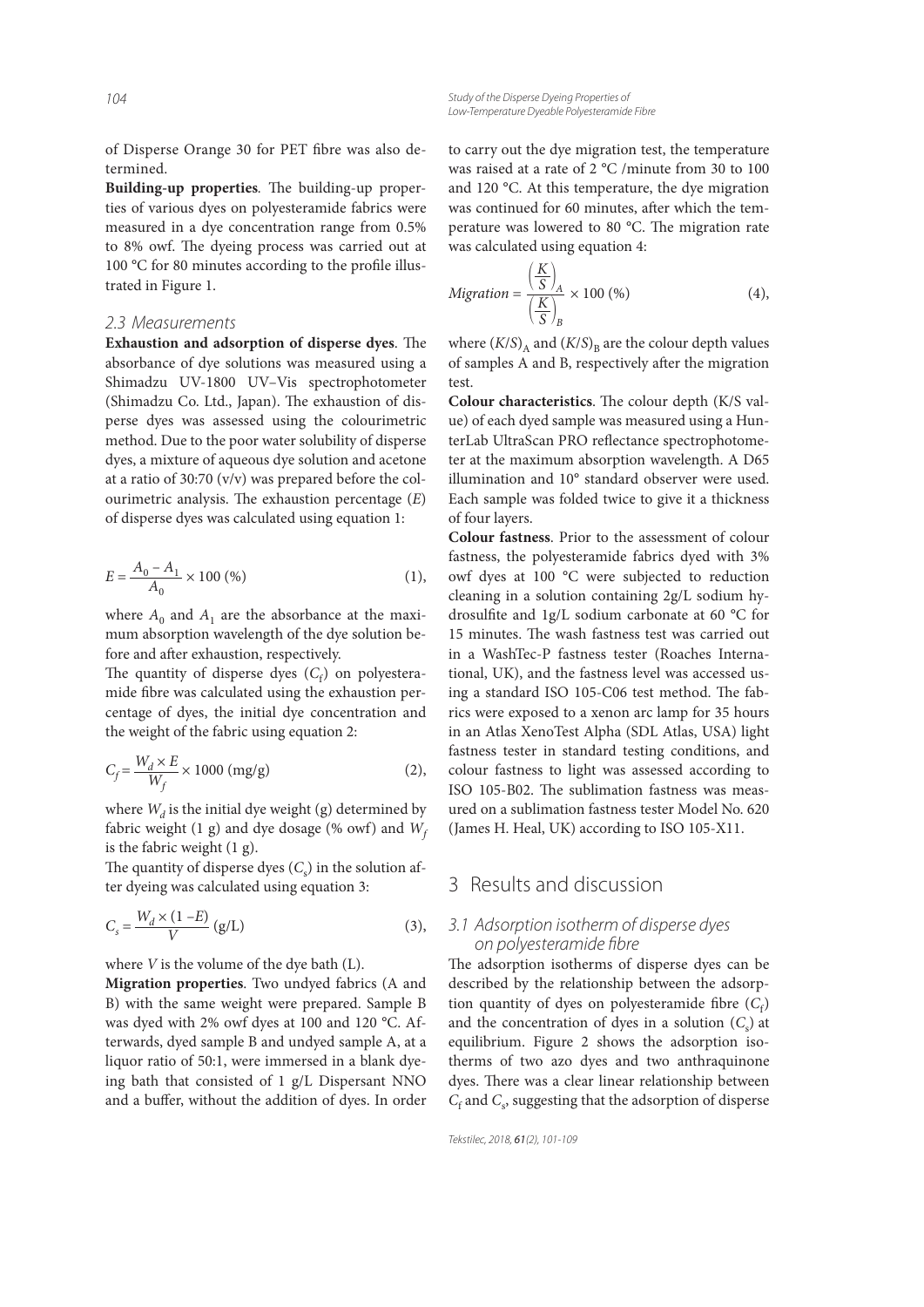dyes on polyesteramide fibre follows the Nernst model, and hydrogen bonding and the van der Waals forces between dyes and fibres contribute to Nernst adsorption. This observation is inconsistent with the mechanism of the distribution of disperse dyes on PET and the aqueous phase [15]. Moreover, it is evident from Figures 2a and 2b that azo dyes (Disperse Orange 30 and Red 74) did not exhibit a saturation adsorption in the range of the used dye concentration, while the adsorption saturation of the two anthraquinone dyes (Disperse Red 11 and Violet 31) approached the range of 50–60 mg/g. It is apparent that azo dyes had much higher adsorption saturation than anthraquinone dyes.



Figure 2: Adsorption isotherms of (a) azo and (b) anthraquinone disperse dyes on polyesteramide fibre at 100 °C

## 3.2 Dyeing temperature of polyesteramide fibre

It is a well-known fact that dyeing temperature plays a key role in the disperse dyeing of PET fibre because it affects the exhaustion, uptake rate, migration and diffusion of dyes, the colour depth and colour fastness of dyeing, and the efficiency of the dyeing process. High-temperature dyeing is typically used to achieve the high uptake of disperse dyes and the high colour depth of PET fibre because of the higher kinetic energy of dye molecules and the greater segmental mobility of the less-ordered regions within the fibre [16]. Polyesteramide fibre has lower glass transition and melting temperatures than PET fibre [13], and thus a lower dyeing temperature is to be expected.

Figure 3 shows the effect of dyeing temperature on the uptake of disperse dyes by polyesteramide fibre. The exhaustion of the five disperse dyes increased with the raising of the temperature, and almost reached the maximum rate at 100 °C, irrespective of their energy level or structure class. A further increase in dyeing temperature did not improve the exhaustion of dyes, with the exception of Disperse Red 74. This finding shows that the dyeing of polyesteramide fibre can be carried out under normal pressure. The good dyeing property of polyesteramide fibre is attributable to the fact that the incorporation of amide backbones into the polyester chain decreases the structural regularity of the fibre, as well as the glass transition temperature of the fibre [13]. This study implies that the low-temperature dyeability of polyesteramide fibre, as a novel synthetic fibre, has tremendous advantages in terms of energy consumption and dyeing efficiency.



Figure 3: Uptake of disperse dyes by polyesteramide fibre at various temperatures

#### 3.3 Dyeing rate of polyesteramide fibre

It is also a well-known fact that there are four fundamental steps involved in the uptake of dyes by textile fibres: the diffusion of dyes in the external water phase toward the diffusional boundary layer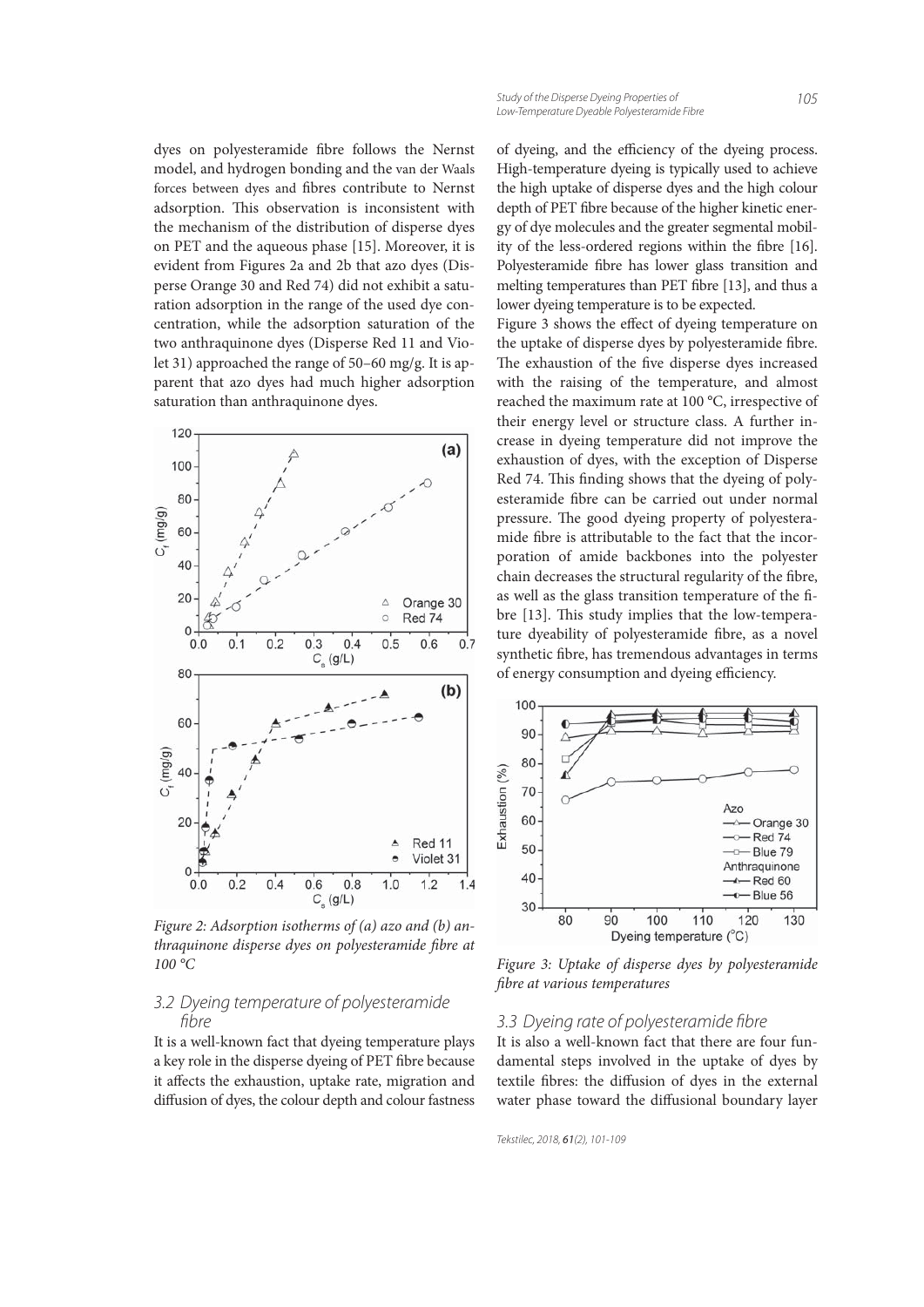on the fibre surface, the diffusion of dyes through the diffusional boundary layer, the adsorption of dyes onto the fibre surface and the diffusion of dyes into the fibre interior  $[17]$ . Of the four steps listed above, the diffusion of dyes in the fibre interior is the step that has the greatest impact on the dyeing rate of fibres. Based on this, it is interesting to study the dyeing rate of polyesteramide fibre.



Figure 4: Uptake rates of Disperse Orange 30 for polyesteramide fibre: (a) polyesteramide and PET fibres, 120 °C, 2 °C/minute, (b) polyesteramide fibre, 100 °C, 2 °C/minute and (c) polyesteramide fibre, 100 °C, 1 °C/minute

Figure 4a shows the uptake rates of Disperse Orange 30 for polyesteramide and PET fibres at a holding temperature of 120 °C and a heat rate of 2 °C/ minute. The rapid uptake of Orange 30 by polyesteramide fibre clearly occurred in the range of 70 to 90 °C, while the rapid dyeing temperature range for PET fibre was between 80 and 120 °C. Moreover, the uptake rates of Orange 30 for polyesteramide and PET fibres were 5.9 and 3.1%/minute, respectively in the temperature range for the rapid uptake of Orange 30. The dyeing rate of polyesteramide fibre was almost twice as high as that of PET fibre. Figure 4b shows the uptake rate of Disperse Orange 30 for polyesteramide fibre at a holding temperature of 100 °C and a heat rate of 2 °C/minute. It is evident from Figure 4b that polyesteramide fibre displayed a rapid dyeing temperature range, dyeing rate and final uptake rate of dyes similar to those in Figure 4a. Figures 4a and 4b show that polyesteramide fibre exhibits a faster dyeing rate than PET fibre, which can be explained by the lower glass transition temperature of polyesteramide fibre.

Although polyesteramide fibre exhibits good lowtemperature dyeability, its high dyeing rate would lead to poor dyeing levelness. Certain special measures should therefore be taken to improve the dyeing levelness of polyesteramide fibre. To that end, the most effective method is to decrease the uptake rate of disperse dyes in the faster dye-uptake temperature range or the critical temperature range (where 80% of adsorption takes place) by reducing the rate at which the temperature is raised [18]. Figure 4c shows the uptake rate of Disperse Orange 30 for polyesteramide fibre at a holding temperature of 100 °C and a heat rate of 1 °C/minute. When comparing Figures 4b and 4c, it is evident that using a heat rate of 1 °C/minute resulted in a decrease in the uptake rate of Disperse Orange 30 to 3.1%/ minute from 6.0%/minute at a heat rate of 2 °C/ minute. It can be suggested from this study that the dyeing of polyesteramide fibre should be carried out at a low heating rate to provide a dyeing levelness effect.

### 3.4 Migration ability of disperse dyes on polyesteramide fibre

The dyeing levelness of textile materials is dependent on the migration ability of dyes [18], which in turn are affected by many factors, such as fibre and dye structures, dyeing temperature and time, and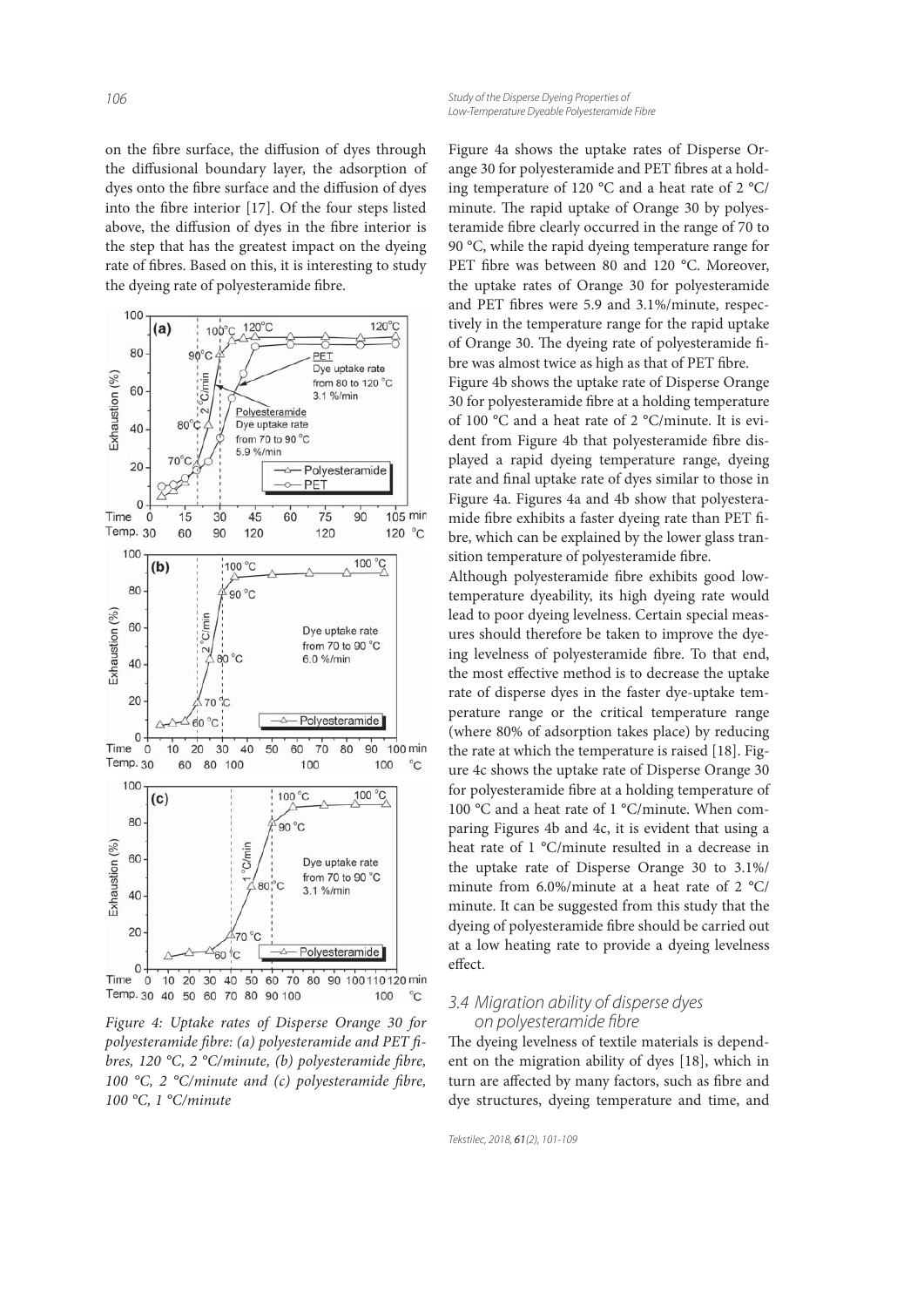the dyeing auxiliaries used in the dye solution. The good migration ability of dyes is beneficial for dyeing levelness. Figure 5 shows the migration ability of three different disperse dyes on polyesteramide fibre at 100 and 120 °C. All three of the disperse dyes exhibited a high migration rate at 120 °C. Disperse Orange 30 and Red 74 also exhibited a high migration rate at 100 °C. However, Red 60 displayed a much lower migration rate at 100 °C than at 120 °C. Nevertheless, the migration rate of Red 60 reached 66%. Overall, the good migration ability of disperse dyes on polyesteramide fibre can be exploited to improve the dyeing levelness of polyesteramide textiles and to correct uneven dyeing.



Figure 5: Migration ability of disperse dyes on polyesteramide fibre

### 3.5 Building-up property of disperse dyes on polyesteramide fibre

The building-up property of dyes is of great importance for practical application. Disperse dyes with a good building-up property can impart dark shades to polyesteramide fibre. The building-up property of disperse dyes primarily depends on the dye and fibre structures, the affinity of dyes to fibres and dyeing temperature. The building-up properties of azo and anthraquinone dyes on polyesteramide fibre are illustrated in Figure 6. In the case of azo dyes, the colour depth of the polyesteramide fabrics dyed with Disperse Red 74 and Blue 183 continually increased as the dye concentration in all of the dye concentration ranges was increased, while the same trend was identified for the fabrics dyed with Disperse Orange 30 and Brown 1, where dye concentrations in the range of 1% to 6% owf were used. In the case of anthraquinone dyes, the dyed fabrics displayed continually increasing colour depth when the concentrations of Disperse Red 11 and Violet 31 were less than 4% and 6% owf, respectively. Furthermore, the fabrics dyed with azo dyes exhibited higher colour depth than anthraquinone dyes. On the whole, azo dyes demonstrated a better buildingup property than anthraquinone dyes. This finding is supported by the fact that azo dyes have a much higher adsorption saturation than anthraquinone dyes, as mentioned in subchapter 3.1.



Figure 6: Building-up properties of (a) azo and (b) anthraquinone disperse dyes on polyesteramide fibre at 100 °C

## 3.6 Colour fastness of dyed polyesteramide fabrics

In order to assess the colour fastness of dyed polyesteramide fabrics, the dyeing process was carried out with widely used trichromatic disperse dyes at a concentration of 3% owf. Reduction cleaning was then carried out to remove loose colours. The wash, sublimation, and light fastness ratings of the dyed polyesteramide fabrics are presented in Table 2. The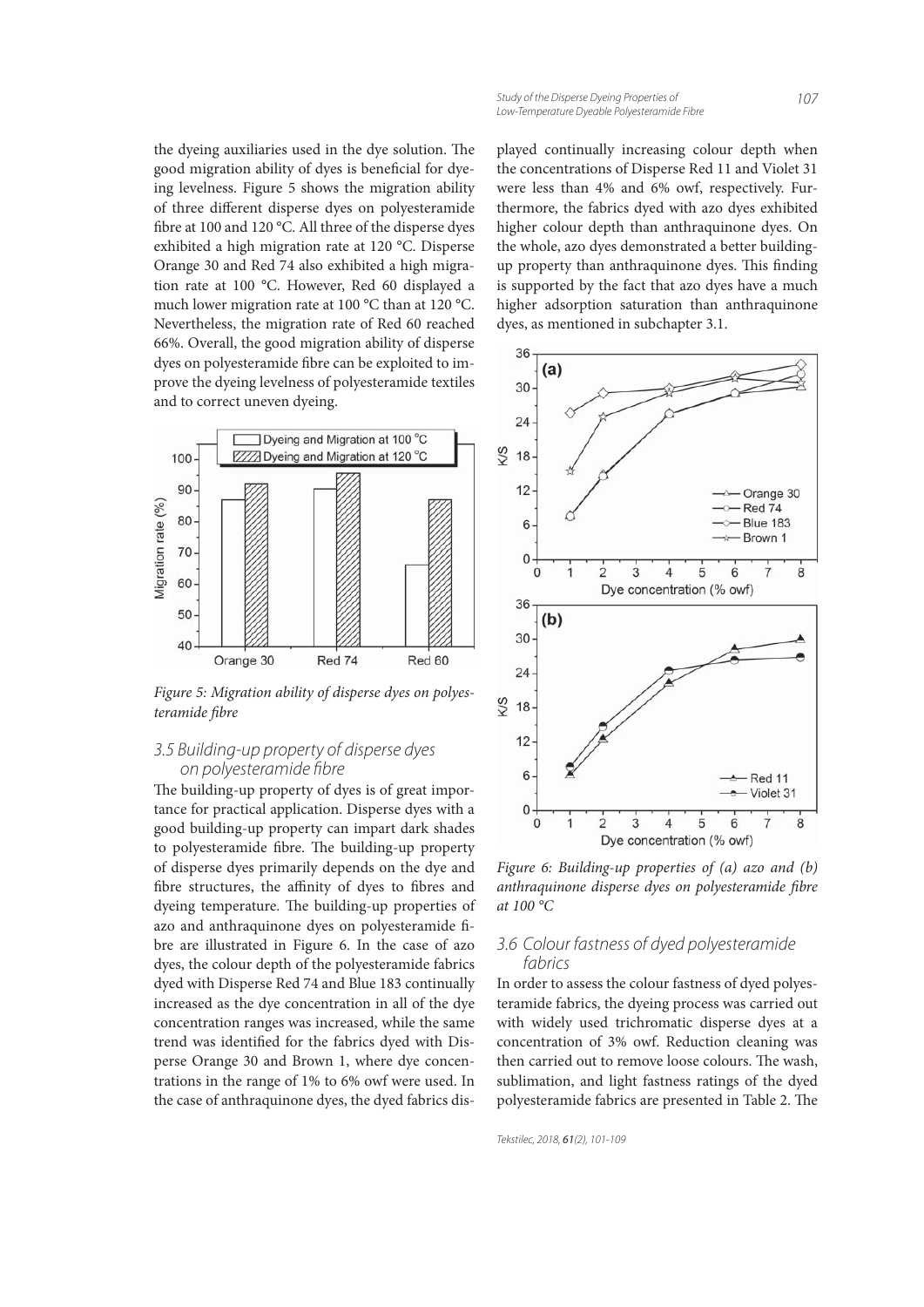|           | Wash fastness |           |         | Sublimation fastness |          |                   |
|-----------|---------------|-----------|---------|----------------------|----------|-------------------|
| Dyes      | Colour        | Staining  |         | Colour               | Staining | Light<br>fastness |
|           | change        | Polyester | Cotton  | change               | Cotton   |                   |
| Orange 30 | $4 - 5$       | $4 - 5$   | $4 - 5$ |                      | $4 - 5$  | $4 - 5$           |
| Red 74    |               | 4         | 4       | $3 - 4$              | $3 - 4$  |                   |
| Blue 79   |               |           | $4 - 5$ |                      | $4 - 5$  |                   |

Table 2: Colour fastness of dyed polyesteramide knitted fabrics

fabrics dyed with Disperse Orange 30 and Blue 79 exhibited high wash, sublimation and light fastness levels. Good wash fastness was also identified for the fabric dyed with Disperse Red 74, while its sublimation and light fastness ratings were fair, at 3–4 and 3, respectively. According to GB 18401–2010: National General Safety Technical Code for Textile Products (Chinese National Standards for Textiles) [19], wash colour fastness ratings greater than or equal to 3–4 for baby/children products, and 3 for products that come into direct and indirect contact with skin are defined as "acceptable". Thus, the fabrics dyed with three disperse dyes were found to meet GB 18401–2010 in terms of acceptable colour fastness to washing. On the whole, the dyed polyesteramide fabrics exhibited good fastness properties that meet the requirements of consumers.

## 4 Conclusion

This study presented the dyeing properties of lowtemperature dyeable polyesteramide fibre. The high exhaustion of disperse dyes at 100 °C revealed the good dyeability of polyesteramide fibre under atmospheric pressure. The Nernst adsorption isotherms of disperse dyes indicated a dyeing mechanism of polyesteramide fibre similar to that of PET fibre. The higher adsorption saturation and better building-up property of azo disperse dyes compared with anthraquinone dyes made the former a good selection for dark shades. The rapid uptake of dyes by fibres in the temperature range of 70 to 90 °C suggested that raising the temperature slowly was important for the improved dyeing levelness of polyesteramide textiles. The good migration of dyes on polyesteramide fabric can also be used to improve dyeing levelness. The good colour fastness properties of the dyed polyesteramide fabrics met the requirements of consumers. In summary, polyesteramide fibre can be used as an alternative to PET fibre to develop textile products, with regard to dyeing properties.

### Acknowledgement

This study was funded by the Priority Academic Program Development (PAPD) of Jiangsu Higher Education Institutions (No. 2014-37).

## References

- 1. DAWSON, Tim. Progress towards a greener textile industry. Coloration Technology, 2012, **128**(1), 1–8, doi: 10.1111/j.1478-4408.2011. 00346 x
- 2. HASANBEIGI, Ali, PRICE, Lynn. A technical review of emerging technologies for energy and water efficiency and pollution reduction in the textile industry. Journal of Cleaner Production, 2015, **95**, 30–44, doi: 10.1016/j.jclepro.2015. 02.079.
- 3. OZTURK, Emrah, KOSEOGLU, Hasan, KARA-BOYACI, Mustafa, YIGIT, Nevzat O., YETIS, Ulku, KITIS, Mehmet. Sustainable textile production: cleaner production assessment/eco-efficiency analysis study in a textile mill. Journal of Cleaner Production, 2016, **138**, 248–263, doi: 10.1016/j.jclepro.2016.02.071.
- 4. XU, Suxin, CHEN, Jiangang, WANG, Bijia, YANG, Yiqi. An environmentally responsible polyester dyeing technology using liquid paraffin. Journal of Cleaner Production, 2016, 112, 987–994, doi: 10.1016/j.jclepro.2015.08.114.
- 5. HUSSAIN, Tanveer, TAUSIF, Muhammad, ASHRAF, Munir. A review of progress in the dyeing of eco-friendly aliphatic polyester-based polylactic acid fabrics. Journal of Cleaner Production, 2015, **108**, 476–483, doi: 10.1016/j. jclepro.2015.05.126.